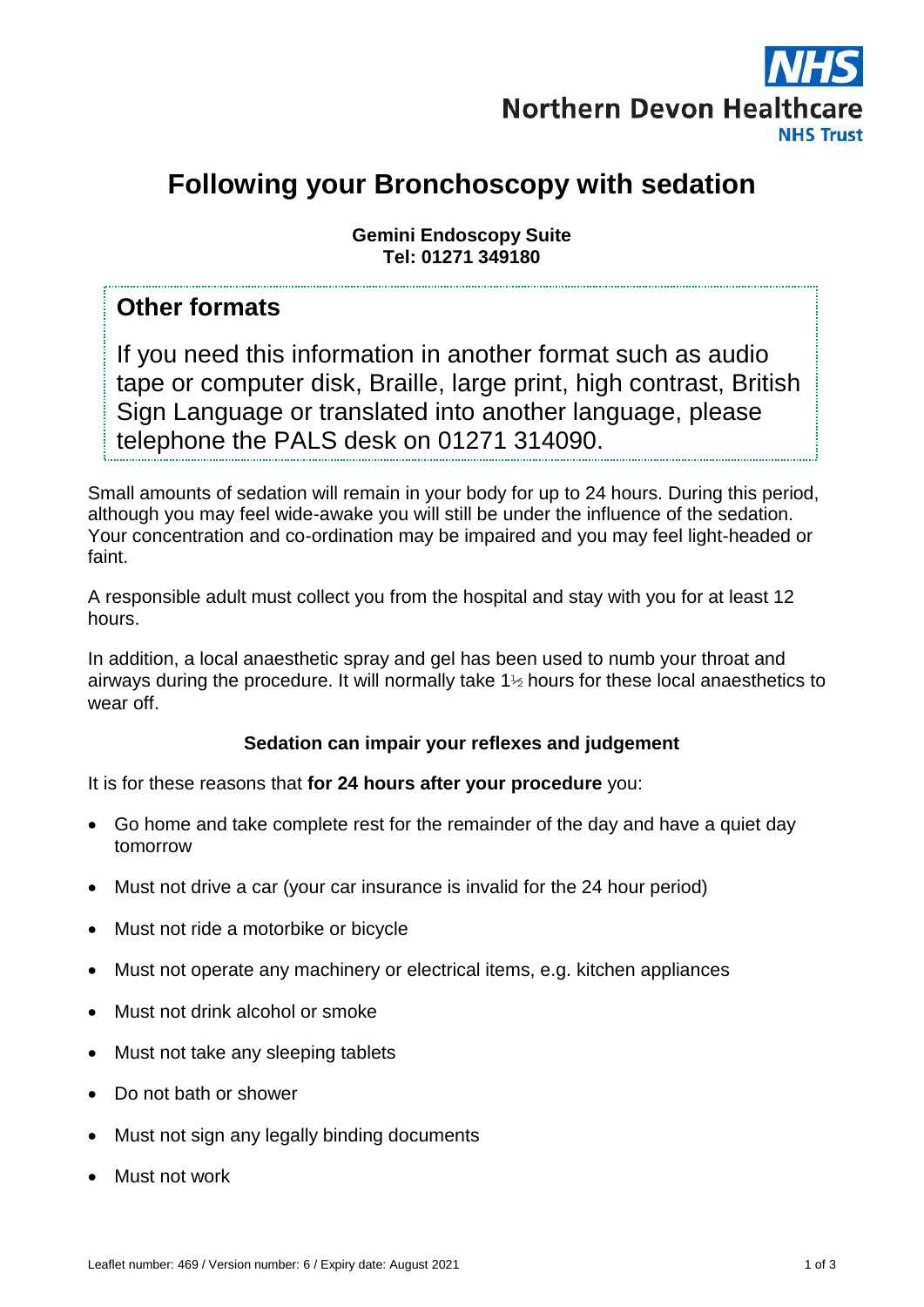## **When I am at home, what if I feel unwell after the procedure?**

You may or may not encounter any of the following conditions.

**Sore throat – hoarse voice:** You may experience a sore throat or hoarse voice. This is not unusual, and this should ease within a day or so.

**Bleeding:** It is normal to cough up small amounts of blood in your sputum and you may have a slight nosebleed following your bronchoscopy. If the bleeding persists for more than 24 hours, and gets heavier, please consult your doctor for immediate medical advice.

**Fever:** Occasionally fever can occur for 24-48 hours following procedure. This does not usually require treatment, and can be easily relieved with paracetamol. If fever symptoms worsen after this time, please consult your doctor for immediate medical advice.

**Localised infection:** For your procedure you will have had your medications administered through a special intravenous cannula. Sometimes the area can get sore and infected after the procedure. This may need a treatment with topical cream or some antibiotics. If this happens, please visit your GP for advice and treatment.

#### **When can I eat and drink again?**

The local anaesthetic wears off after 1-2 hours, after which you may have fluids. It is advisable to start with sips of cold water to make sure the normal sensation has returned. You can eat and drink as normal, unless advised otherwise.

### **Medications**

You may resume normal medications after your bronchoscopy, unless advised otherwise.

**If you take blood thinning medications please restart them on………………………..**

### **When will I get the results?**

A nurse will speak to you before you leave the Gemini Endoscopy Suite and explain:

- What was seen and done during your procedure
- Whether you will need any further follow up
- That a copy of your report will be sent to your GP today and any results should be with your GP within 2 weeks

### **What if I need further advice and assistance?**

If any of the above symptoms persist or worsen after the bronchoscopy – such as bleeding, pain, temperature and shortness of breath, please follow the instructions below:

- In normal working hours Monday to Friday 8am to 6.30pm, telephone the Gemini Endoscopy Suite on **01271 349180**
- Outside these hours contact your GP surgery or if in an emergency, come to the North Devon District Hospital A&E